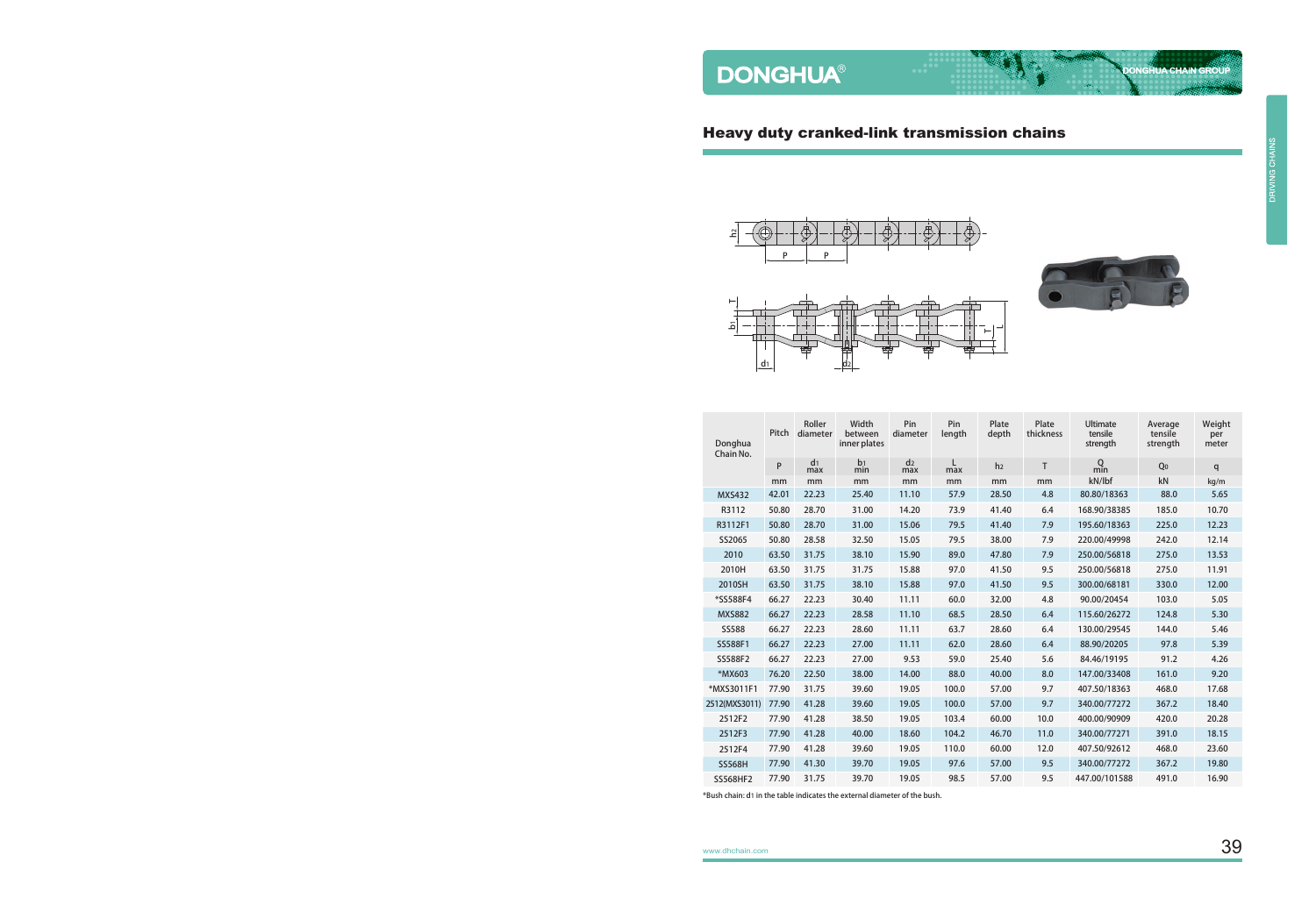



**DONGHUA CHAIN GROUP** 

| Donghua<br>Chain No. | Pitch | Roller<br>diameter    | Width<br>between<br>inner plates | Pin<br>diameter       | Pin<br>length | Plate<br>depth | Plate<br>thickness | <b>Ultimate</b><br>tensile<br>strength | Average<br>tensile<br>strength | Weight<br>per<br>meter |
|----------------------|-------|-----------------------|----------------------------------|-----------------------|---------------|----------------|--------------------|----------------------------------------|--------------------------------|------------------------|
|                      | P     | d <sub>1</sub><br>max | b <sub>1</sub><br>min            | d <sub>2</sub><br>max | L<br>max      | h <sub>2</sub> | T                  | $Q$ <sub>min</sub>                     | Q <sub>0</sub>                 | q                      |
|                      | mm    | mm                    | mm                               | mm                    | mm            | mm             | mm                 | kN/lbf                                 | kN                             | kg/m                   |
| <b>SS568HF3</b>      | 77.90 | 41.30                 | 39.70                            | 19.05                 | 104.1         | 57.00          | 11.0               | 489.3/111203                           | 562.0                          | 20.85                  |
| 2510                 | 78.10 | 31.75                 | 36.90                            | 16.00                 | 94.8          | 40.00          | 8.0                | 271.0/61590                            | 292.6                          | 10.72                  |
| 2510F1               | 78.10 | 31.75                 | 36.60                            | 16.00                 | 88.9          | 38.10          | 8.0                | 124.5/28295                            | 137.0                          | 9.93                   |
| 2510F1-CF1           | 78.10 | 31.75                 | 36.60                            | 16.00                 | 88.9          | 38.10          | 8.0                | 124.5/28295                            | 137.0                          | 10.00                  |
| 2510F2               | 78.10 | 31.75                 | 36.60                            | 15.75                 | 88.0          | 38.10          | 8.0                | 225.0/51135                            | 248.0                          | 11.70                  |
| 2510H                | 78.10 | 31.75                 | 36.90                            | 16.50                 | 95.3          | 45.00          | 9.5                | 280.4/63727                            | 302.8                          | 12.70                  |
| <b>MXS3075</b>       | 78.10 | 31.75                 | 38.10                            | 16.46                 | 93.5          | 44.50          | 9.7                | 334.0/75907                            | 365.8                          | 13.45                  |
| MXS3075F1            | 78.10 | 33.00                 | 38.10                            | 16.46                 | 94.5          | 44.50          | 9.7                | 334.0/75907                            | 365.8                          | 14.00                  |
| <b>MXS3075F1SH</b>   | 78.10 | 33.00                 | 38.10                            | 16.46                 | 94.5          | 44.45          | 9.7                | 360.0/81817                            | 414.0                          | 13.96                  |
| MXS3075F2            | 78.10 | 31.75                 | 38.10                            | 17.81                 | 90.0          | 45.00          | 8.0                | 333.2/75726                            | 365.8                          | 12.20                  |
| MXS3075F3            | 78.10 | 33.30                 | 38.10                            | 16.46                 | 94.5          | 44.50          | 9.7                | 334.0/75908                            | 384.0                          | 14.00                  |
| MXS3075F4            | 78.10 | 33.30                 | 38.10                            | 17.15                 | 94.5          | 44.50          | 9.7                | 360.0/81817                            | 414.0                          | 14.00                  |
| <b>SS40H(P)</b>      | 78.11 | 31.75                 | 38.10                            | 15.88                 | 97.0          | 41.50          | 9.5                | 250.0/56818                            | 280.0                          | 12.60                  |
| 3125                 | 79.37 | 41.27                 | 39.70                            | 20.32                 | 101.6         | 57.20          | 9.5                | 347.1/78885                            | 400.0                          | 20.10                  |
| 3125F1               | 79.37 | 41.27                 | 39.70                            | 20.32                 | 101.6         | 57.20          | 9.5                | 374.0/84998                            | 430.0                          | 20.10                  |
| 3125F2               | 79.37 | 41.27                 | 41.30                            | 20.32                 | 105.0         | 57.20          | 9.5                | 481.2/109362                           | 529.0                          | 20.44                  |
| 3125HF1              | 79.37 | 43.00                 | 41.00                            | 22.23                 | 108.0         | 57.20          | 11.0               | 400.0/90908                            | 500.0                          | 23.25                  |
| 2814                 | 88.90 | 44.45                 | 36.60                            | 22.23                 | 117.6         | 58.00          | 12.7               | 471.0/105955                           | 507.6                          | 25.70                  |
| 2814F1               | 88.90 | 44.45                 | 36.90                            | 22.23                 | 117.6         | 60.00          | 13.5               | 556.0/126358                           | 611.0                          | 24.20                  |
| 2814F2               | 88.90 | 44.45                 | 38.60                            | 22.23                 | 119.6         | 58.00          | 12.7               | 559.0/127040                           | 614.9                          | 25.40                  |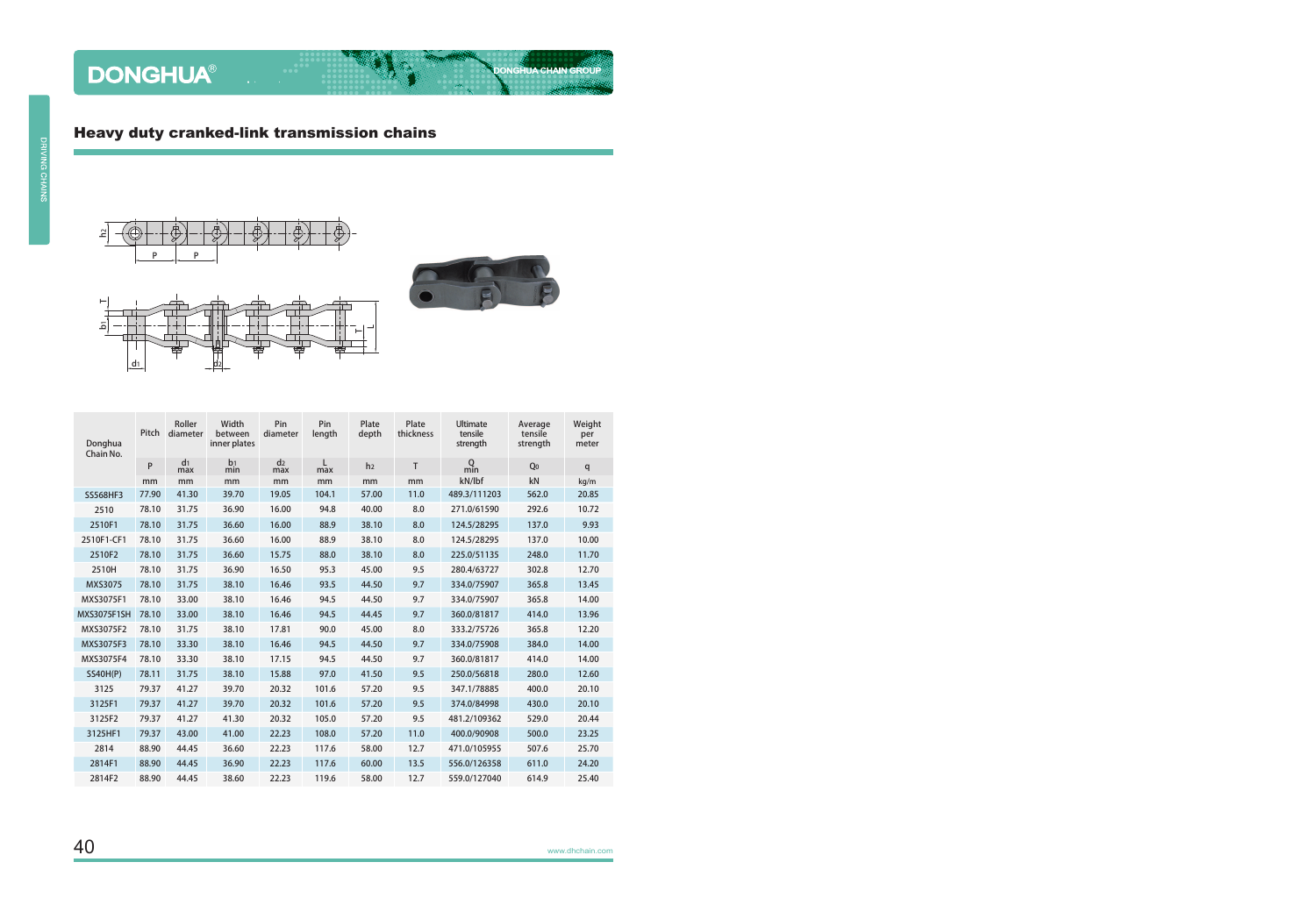#### Heavy duty cranked-link transmission chains





**DONGHUA CHAIN GROUP** 

| Donghua<br>Chain No. | Pitch         | Roller<br>diameter    | Width<br>between<br>inner plates | Pin<br>diameter       | Pin<br>length | Plate<br>depth | Plate<br>thickness | <b>Ultimate</b><br>tensile<br>strength | Average<br>tensile<br>strength | Weight<br>per<br>meter |
|----------------------|---------------|-----------------------|----------------------------------|-----------------------|---------------|----------------|--------------------|----------------------------------------|--------------------------------|------------------------|
|                      | P             | d <sub>1</sub><br>max | b <sub>1</sub><br>min            | d <sub>2</sub><br>max | L<br>max      | h <sub>2</sub> | $\mathsf{T}$       | $Q$ <sub>min</sub>                     | Q <sub>0</sub>                 | q                      |
|                      | <sub>mm</sub> | mm                    | mm                               | mm                    | mm            | mm             | mm                 | kN/lbf                                 | kN                             | kg/m                   |
| RO1644F1             | 96.000        | 44.80                 | 39.00                            | 23.80                 | 119.00        | 60.00          | 14.0               | 530.0/120453                           | 609.0                          | 27.45                  |
| *MX604               | 101.600       | 25.00                 | 57.00                            | 16.00                 | 117.00        | 50.00          | 10.0               | 227.0/51590                            | 261.0                          | 13.63                  |
| SB1254               | 103.124       | 45.21                 | 30.48                            | 23.81                 | 107.95        | 57.15          | 12.7               | 400.0/90908                            | 460.0                          | 22.67                  |
| 3214                 | 103.200       | 44.45                 | 48.00                            | 22.00                 | 123.50        | 55.00          | 13.0               | 476.0/108180                           | 514.0                          | 23.60                  |
| 3214F1               | 103.200       | 44.45                 | 49.20                            | 23.90                 | 129.00        | 60.00          | 14.0               | 666.4/151450                           | 700.0                          | 26.70                  |
| 3214F2               | 103.200       | 44.45                 | 39.70                            | 19.05                 | 97.60         | 57.20          | 9.5                | 456.0/103635                           | 500.0                          | 17.67                  |
| 3214F3               | 103.200       | 46.00                 | 49.20                            | 23.90                 | 123.50        | 60.00          | 13.0               | 539.0/122498                           | 619.0                          | 26.16                  |
| <b>MXS1242</b>       | 103.200       | 44.45                 | 49.20                            | 22.23                 | 124.50        | 57.00          | 12.8               | 623.0/141591                           | 672.8                          | 24.63                  |
| MXS1242F1            | 103.200       | 44.45                 | 55.00                            | 22.23                 | 128.80        | 57.00          | 12.8               | 623.0/141589                           | 716.0                          | 24.16                  |
| SS124                | 103.200       | 44.45                 | 49.20                            | 22.23                 | 127.20        | 57.00          | 12.7               | 560.0/127272                           | 590.0                          | 22.57                  |
| 3315                 | 103.450       | 45.24                 | 49.30                            | 23.85                 | 130.00        | 63.50          | 14.2               | 550.0/125000                           | 594.0                          | 27.71                  |
| 3315F1               | 103.450       | 45.24                 | 47.60                            | 23.85                 | 134.00        | 60.00          | 15.0               | 650.0/147725                           | 747.0                          | 27.34                  |
| 3315F2               | 103.450       | 50.00                 | 49.30                            | 25.00                 | 142.50        | 63.50          | 16.0               | 620.0/140907                           | 713.0                          | 32.50                  |
| SH1245               | 103.450       | 45.30                 | 49.60                            | 23.80                 | 130.00        | 60.00          | 14.5               | 722.0/164084                           | 794.0                          | 31.00                  |
| SS1245               | 103.450       | 45.20                 | 49.60                            | 23.80                 | 129.40        | 60.00          | 14.5               | 550.0/125000                           | 605.0                          | 31.19                  |
| SS1245F1             | 103.450       | 45.20                 | 49.60                            | 25.60                 | 132.30        | 60.00          | 14.5               | 530.0/120453                           | 609.0                          | 28.53                  |
| SS1245F2             | 103.450       | 46.20                 | 52.00                            | 23.80                 | 139.20        | 60.00          | 16.0               | 530.0/120453                           | 609.0                          | 31.15                  |
| 3618                 | 114.300       | 57.15                 | 52.30                            | 27.97                 | 138.00        | 79.20          | 14.2               | 760.0/172727                           | 820.8                          | 41.20                  |
| <b>SS635H</b>        | 114.300       | 57.20                 | 52.40                            | 27.94                 | 137.00        | 76.20          | 14.5               | 760.0/172727                           | 836.0                          | 37.80                  |
| SS635HF1             | 114.300       | 57.20                 | 52.40                            | 27.94                 | 137.00        | 76.20          | 17.5               | 964.0/219085                           | 1060.0                         | 37.90                  |

\*Bush chain: d1 in the table indicates the external diameter of the bush.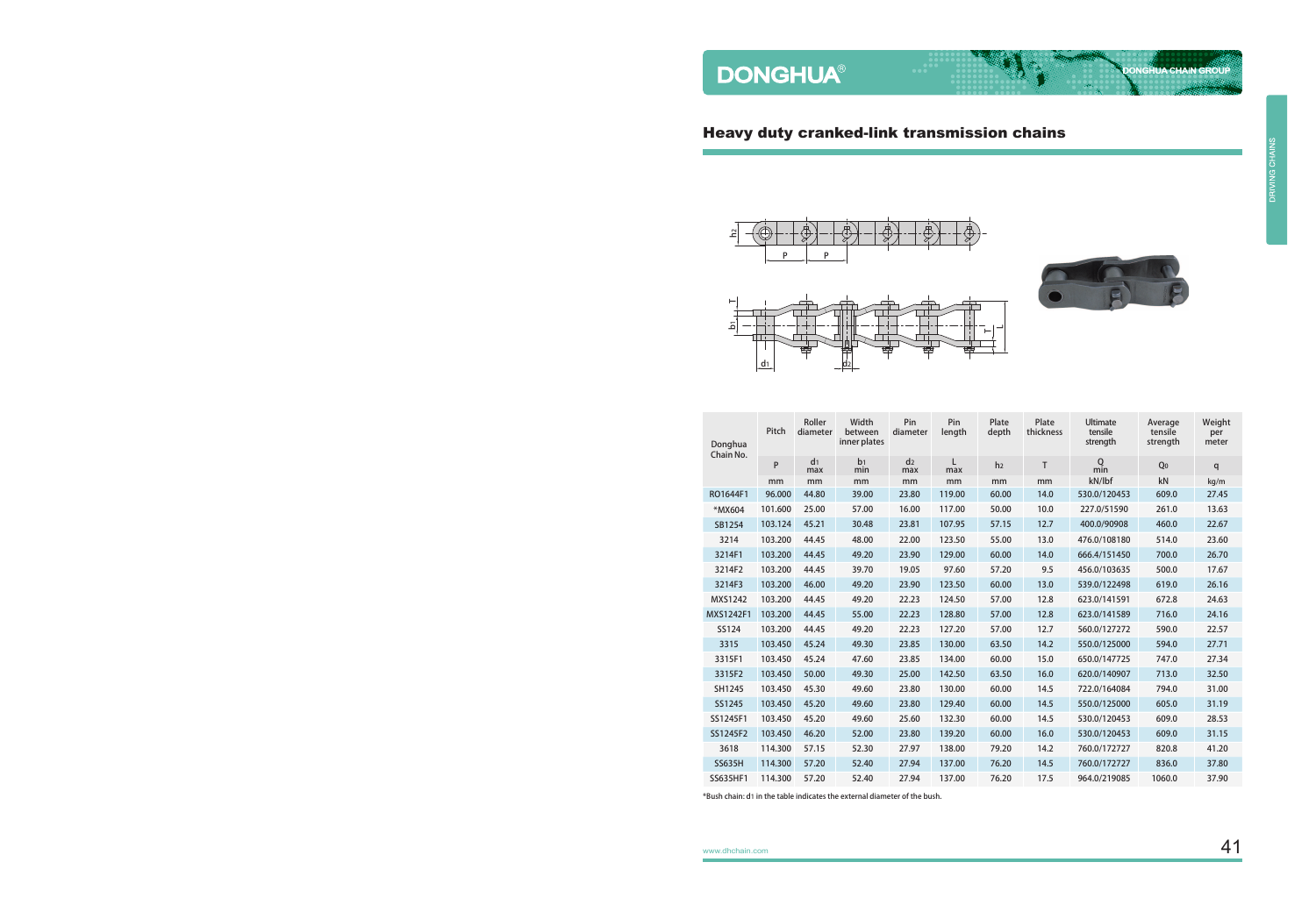#### Heavy duty cranked-link transmission chains





**DONGHUA CHAIN GROUP** 

| Donghua<br>Chain No. | Pitch   | Roller<br>diameter    | Width<br>between<br>inner plates | Pin<br>diameter       | Pin<br>length | Plate<br>depth | Plate<br>thickness | <b>Ultimate</b><br>tensile<br>strength | Average<br>tensile<br>strength | Weight<br>per<br>meter |
|----------------------|---------|-----------------------|----------------------------------|-----------------------|---------------|----------------|--------------------|----------------------------------------|--------------------------------|------------------------|
|                      | P       | d <sub>1</sub><br>max | b <sub>1</sub><br>min            | d <sub>2</sub><br>max | L<br>max      | h <sub>2</sub> | T                  | $Q$ <sub>min</sub>                     | Q <sub>0</sub>                 | q                      |
|                      | mm      | mm                    | mm                               | mm                    | mm            | mm             | mm                 | kN/lbf                                 | kN                             | kg/m                   |
| SS635HF2             | 114.300 | 57.20                 | 52.40                            | 27.94                 | 137.0         | 76.20          | 7.5                | 964.0/219088                           | 1108.0                         | 37.90                  |
| 4020                 | 127.000 | 63.50                 | 69.90                            | 31.78                 | 165.7         | 88.90          | 15.7               | 987.0/224300                           | 1069.2                         | 48.60                  |
| 4020F1               | 127.000 | 63.50                 | 68.30                            | 31.78                 | 168.1         | 90.00          | 17.0               | 1100.0/249997                          | 1265.0                         | 50.60                  |
| 4020F2               | 127.000 | 69.85                 | 68.30                            | 35.05                 | 173.0         | 95.25          | 19.0               | 1100.0/249997                          | 1265.0                         | 59.08                  |
| 4020F3               | 127.000 | 63.50                 | 69.90                            | 34.93                 | 176.0         | 91.00          | 19.0               | 1410.0/320450                          | 1551.0                         | 58.40                  |
| 4020HF1              | 127.000 | 63.50                 | 69.90                            | 34.93                 | 176.0         | 88.90          | 19.0               | 1300.0/295451                          | 1495.0                         | 54.50                  |
| 4020HF2              | 127.000 | 63.50                 | 65.02                            | 34.93                 | 171.0         | 88.90          | 19.0               | 1300.0/295451                          | 1430.0                         | 38.58                  |
| 4020SHF1             | 127.000 | 63.50                 | 69.90                            | 31.78                 | 165.7         | 88.90          | 15.7               | 1333.0/302905                          | 1532.0                         | 48.60                  |
| RO1205               | 127.000 | 63.50                 | 65.00                            | 31.75                 | 147.6         | 82.50          | 14.2               | 872.0/198177                           | 955.0                          | 42.93                  |
| 2184                 | 152.400 | 76.20                 | 35.00                            | 22.20                 | 96.0          | 51.00          | 9.5                | 330.0/75000                            | 378.0                          | 18.17                  |
| 4824                 | 152.400 | 76.20                 | 74.60                            | 38.10                 | 186.0         | 100.00         | 20.0               | 1600.0/363632                          | 1700.0                         | 69.80                  |
| 6060                 | 152.400 | 88.90                 | 101.00                           | 47.63                 | 228.7         | 114.30         | 22.0               | 1700.0/386359                          | 1955.0                         | 97.59                  |
| DH6042F1             | 152.400 | 76.35                 | 76.30                            | 38.05                 | 188.0         | 101.60         | 19.0               | 1400.0/318178                          | 1610.0                         | 58.36                  |
| RO6042F1             | 152.400 | 76.20                 | 76.30                            | 44.00                 | 184.0         | 120.00         | 19.0               | 1500.0/340900                          | 1600.0                         | 63.60                  |
| P153                 | 153.619 | 34.93                 | 53.98                            | 17.48                 | 107.0         | 44.50          | 9.5                | 150.0/34090                            | 165.0                          | 10.90                  |
| P153F1               | 153.619 | 34.93                 | 53.98                            | 17.48                 | 100.0         | 44.50          | 8.0                | 150.0/34090                            | 165.0                          | 9.74                   |
| P153F2               | 153.619 | 34.93                 | 53.98                            | 17.48                 | 100.0         | 44.50          | 8.0                | 150.0/34090                            | 165.0                          | 9.80                   |
| 5628                 | 177.800 | 88.90                 | 82.60                            | 44.45                 | 210.0         | 133.00         | 22.0               | 1890.0/429540                          | 2173.0                         | 99.50                  |
| 5628F1               | 177.800 | 88.90                 | 82.60                            | 44.45                 | 210.0         | 127.00         | 22.0               | 2224.0/505448                          | 2557.0                         | 96.80                  |